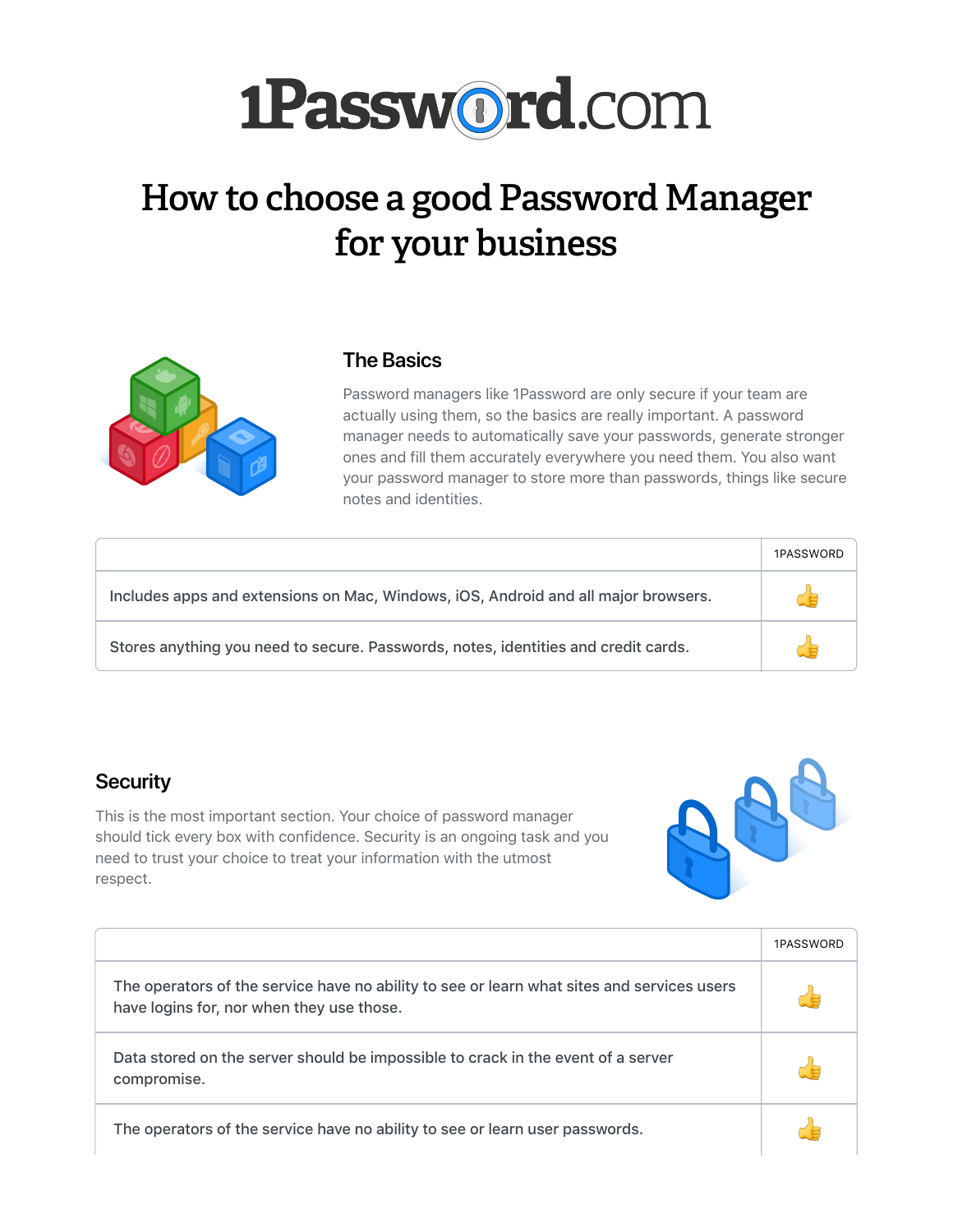|                                                                                                                                                 | 1PASSWORD |
|-------------------------------------------------------------------------------------------------------------------------------------------------|-----------|
| Advanced permissions for sharing                                                                                                                |           |
| Active Directory support for managing a large number of users                                                                                   |           |
| Sharing data among users should be managed in a way that doesn't give those<br>who control the server the ability to set up unapproved sharing. |           |

Getting the right credentials to the right people is a key part of password management. Your password manager should have tools that scale to your business — from a vault to share with a team,to advanced sharing with groups and active directory.

## **Distributing to your team**

| The security of the service should have multiple layers of encryption and not rely on the<br>secrecy of TLS or SSL. |  |
|---------------------------------------------------------------------------------------------------------------------|--|
| No secrets should be transmitted during the login process.                                                          |  |
| The login process also guarantees the authenticity of the server you are logging into.                              |  |
| The service uses multi-factor authentication as an additional factor that's beneficial to its<br>security.          |  |
| The service should encourage and incentivise security researchers and undergo formal<br>penetration testing.        |  |

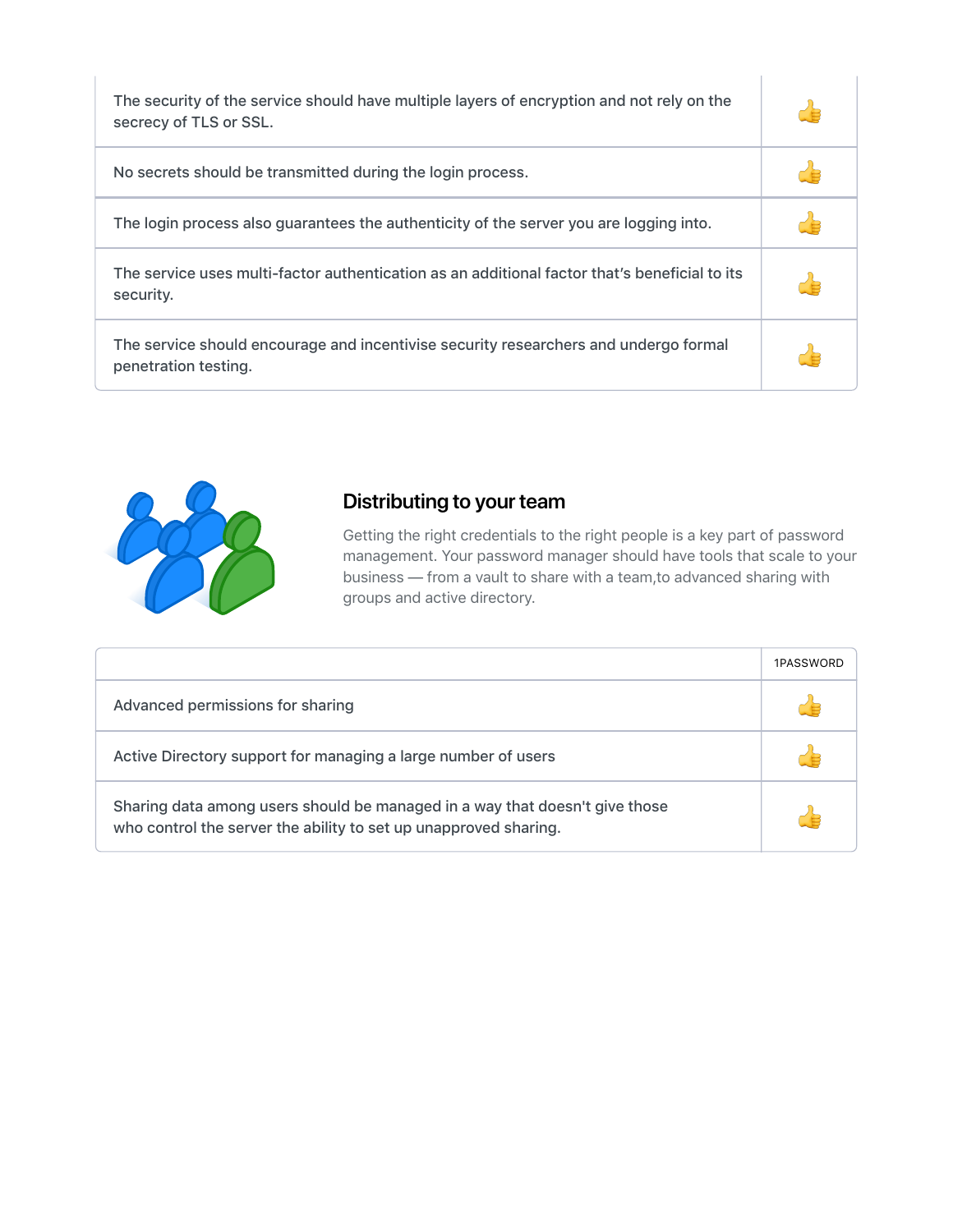|                                                                                               | 1PASSWORD |
|-----------------------------------------------------------------------------------------------|-----------|
| Each session should be encrypted with a key unique to that session<br>(independently of TLS). |           |
| Requests to the server should not be reusable if captured.                                    |           |



It's a popular buzzword, and with that comes several questions, but remember the cloud is another server which means it needs to be secure, audited and trusted. 1Password uses Amazon Web Services which has a number of protections and is regularly security tested.

#### **The Cloud**

|                                                                                                                                                | 1PASSWORD |
|------------------------------------------------------------------------------------------------------------------------------------------------|-----------|
| Service should be SOC and GDPR compliant.                                                                                                      |           |
| Service should be designed to not acquire any user data other than the complete<br>minimum needed to operate the service. "Privacy by Design." |           |
| No data or metadata is passed to third parties or used for internal advertising.                                                               |           |



The information a password manager does have should be kept to themselves not used to remarket or be sold to third parties. The 1Password service will never share, sell or use your details for marketing or market research.



#### **Privacy and Compliance**